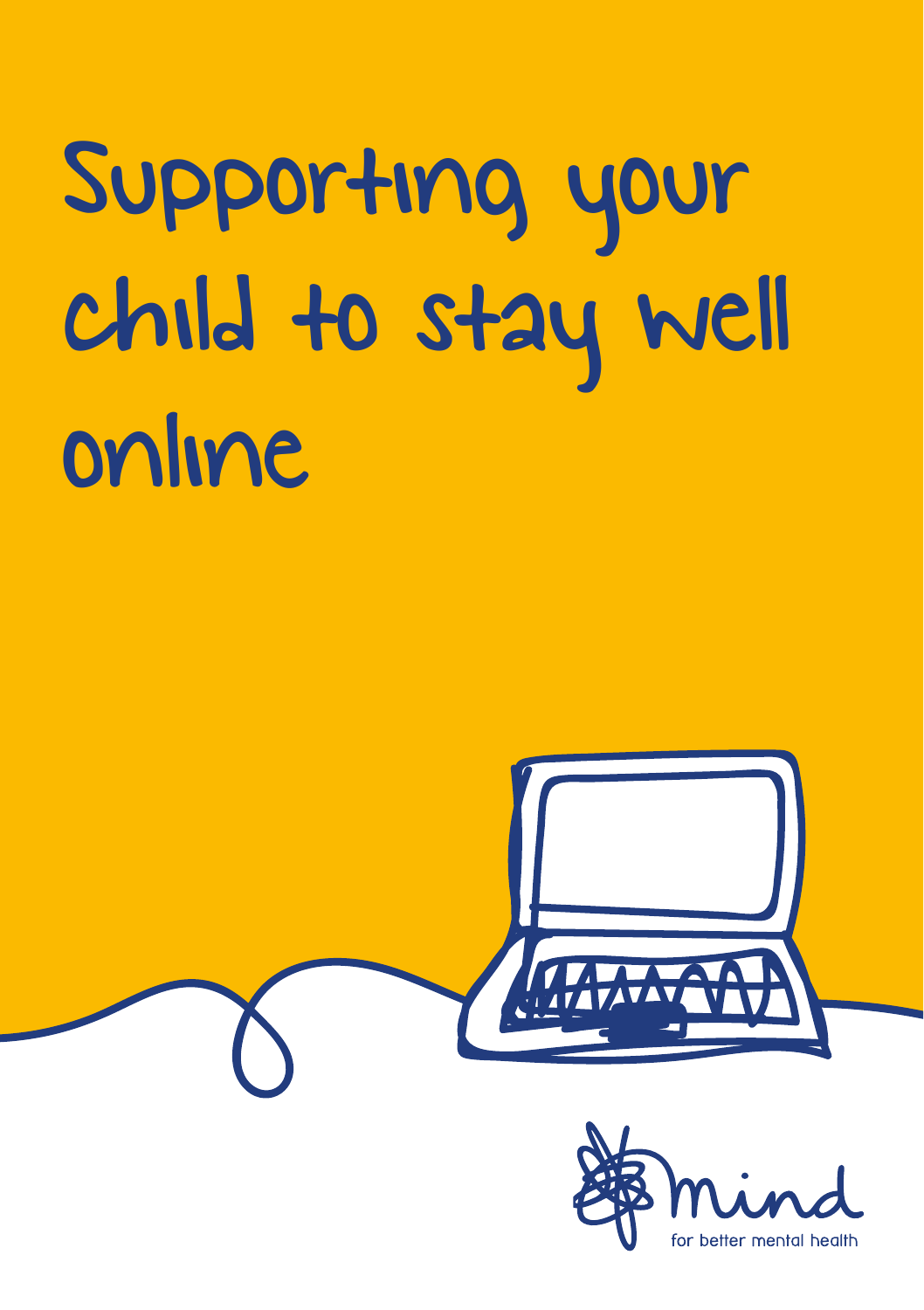#### Social media and mental health

Lots of young people use social media and it's likely that your child will use some form of online communication.

This leaflet aims to give parents information about social media, its potential effects on mental health, and what to do if you're worried about your child's use of social media.

#### What is social media?

Social media sites are where people share content and communicate with others online. This can be through posting statuses, sharing photos and videos, and commenting on or 'liking' posts.

Examples of social media sites include Instagram, Snapchat, YouTube, Facebook, Twitter, Tumblr and WhatsApp.

Some online gaming platforms also have an online social aspect, such as Xbox Live.

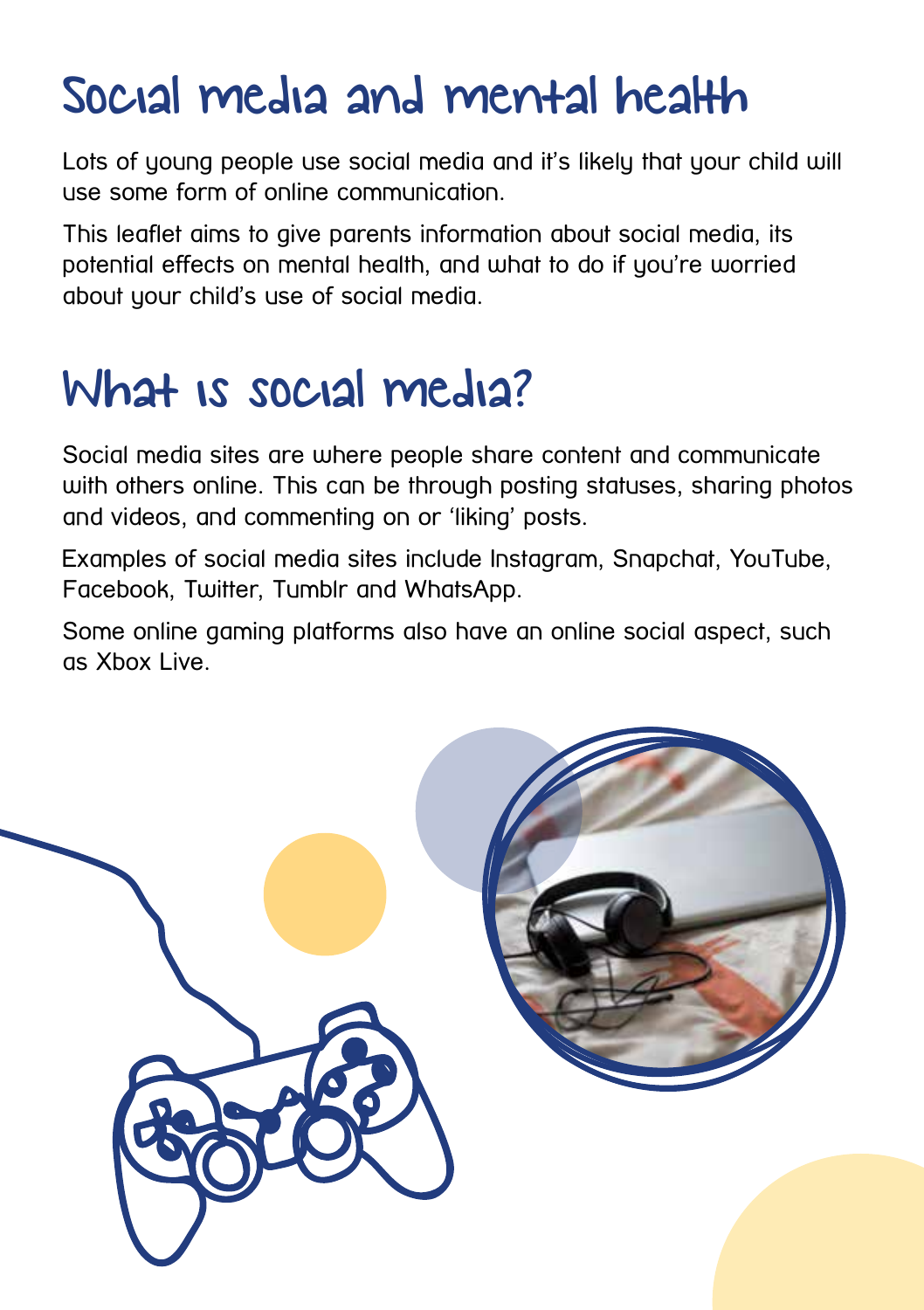## What are the benefits of social media?

Social media can be a great space for your child to:

- develop friendships
- share their personal stories
- connect with others going through similar experiences
- get involved with or campaign for things they are passionate about
- feel less alone.

# Can it affect my child's wellbeing?

Sometimes, pressures from social media can cause low mood in young people, as they may compare their own life to that of others online.

It can also cause some young people to feel anxious or stressed. particularly if they:

- spend too much time online
- experience cyberbullying
- have online relationships
- are viewing unsafe content.